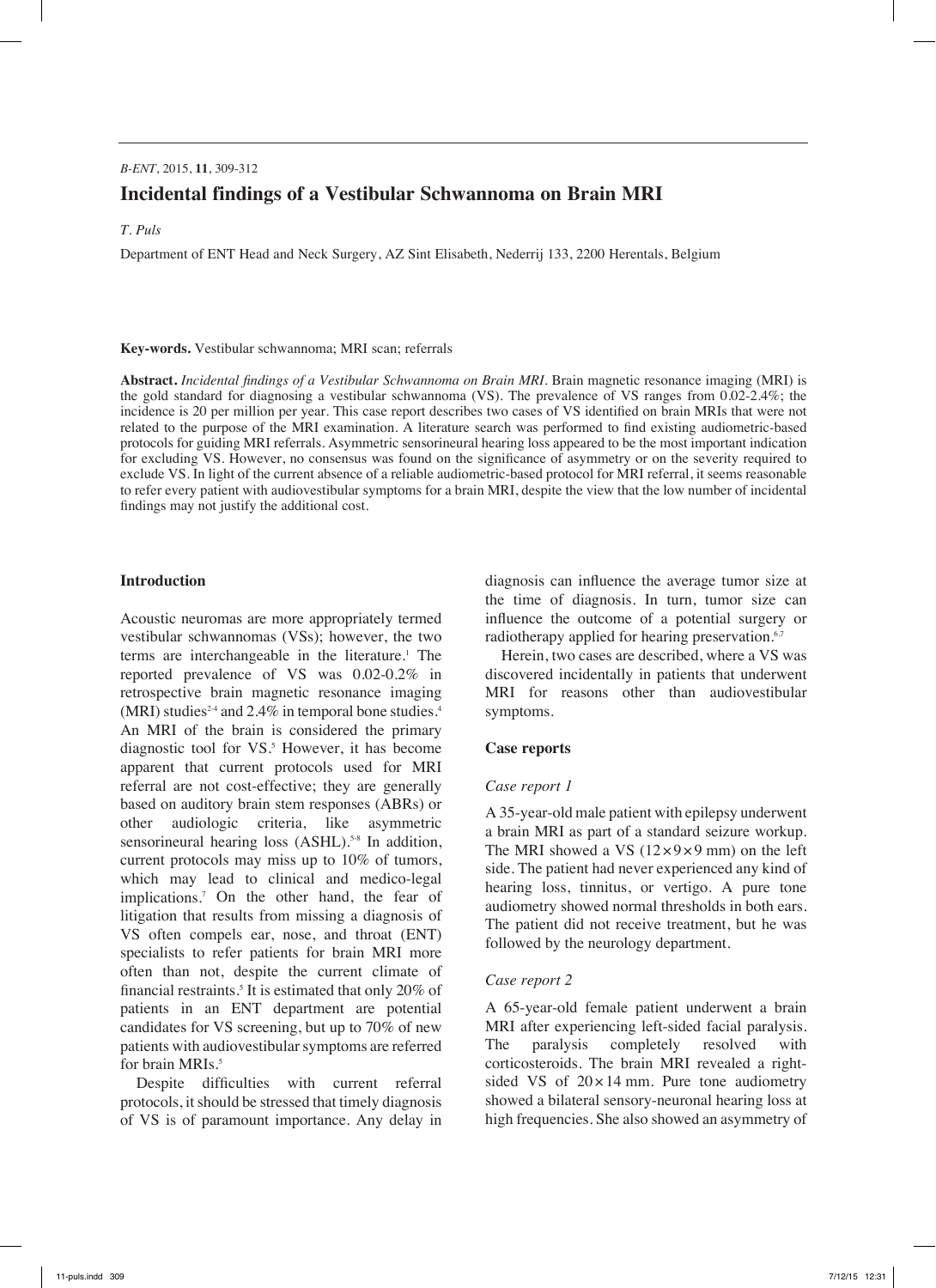10 dB on the right side at both 4 and 8 kHz. The patient was treated with gamma knife surgery, and she was followed by the radiotherapy department.

#### **Discussion**

This study described two cases of VS discovered incidentally in patients that underwent a brain MRI for reasons other than audiovestibular symptoms.

Recently, Vernooij *et al.* found four cases of VS in a retrospective analysis of 2000 brain MRI scans  $(0.2\%)$  of asymptomatic volunteers.<sup>9</sup> No pathological confirmation of the presumed brain tumors was obtained. Note that one of the patients with VS in that study later reported that he had undergone an earlier CT scan to investigate hearing loss, which he had not mentioned beforehand; however, the CT scan did not show any abnormalities. No audiometric data were available in that study. Also, interestingly, the MRIs in that study were performed without contrastenhancement; therefore, the prevalence of incidental findings could have been an underestimation.<sup>2</sup> Also, in a systematic review and meta-analysis, Morris *et al.* found five cases of VS in 16 studies, which included a total of 19,559 patients.3 The prevalence of incidental VS in that study was 0.03% (number needed to scan = 3333). Those authors concluded that the incidental findings were too infrequent to justify screening healthy asymptomatic patients.<sup>3</sup> Finally, in a search of a radiologic database that included 46,414 patients, Lin *et al.* found a 0.02% prevalence of incidental VS cases,<sup>4</sup> comparable to the 0.03% reported by Morris *et al.* Also, Lin *et al.* indicated that the incidental detection of VS may be less prevalent than previously reported in temporal bone studies, where rates as high as 2.4% were cited.4 All eight incidental VS cases reported in the study by Lin *et al.* were discovered on contrastenhanced MRIs. Among those eight patients, audiometric data were available for 7 patients, and asymmetric hearing loss was diagnosed in 3 patients.4 Taken together, these studies indicated that the prevalence of incidental VS varies among different studies. Prevalence estimates have ranged from  $0.02\%$ <sup>8</sup> to  $0.2\%$ <sup>2-4</sup> in brain MRIs and were as high as 2.4% in temporal bone studies.<sup>4</sup>

In contrast, the incidence of VS was reported to be 20 per million (or 2 per 100,000) individuals per year.6,9 This estimate was 100-fold lower than the

prevalence of 2 per 1000 reported by Vernooij *et al.*<sup>2</sup> This discrepancy might be explained by the fact that up to 70% of VSs are non-growing<sup>9,10</sup> and up to 15% of patients with VSs have normal or symmetric hearing, which makes diagnosing a VS quite challenging.

Several diagnostic tools are currently used for VS screening. Contrast-enhanced brain MRI is currently considered the primary diagnostic tool for excluding VS.<sup>5</sup> Contrast-MRI is capable of detecting tumors as small as 4 mm, and it does not expose the patient to radiation.<sup>6</sup> Diagnostic yields of 100% are reported, with no false-positive or false-negative results. $6,7$  Computed tomography (CT) is also commonly used. CT is able to detect acoustic tumors as small as 2 cm. However, because CT cannot detect intracanalicular tumors, it is an inadequate diagnostic tool for excluding VS.7 Studies that implemented CT with gas cisternography improved the sensitivity of detecting intracanalicular tumors, but they cited up to 22% false-positive findings, which resulted in unnecessary surgical explorations.<sup>7</sup> Finally, ABR testing was initially thought to be a promising screening tool for VS;<sup>7</sup> however, ABR has a notable shortcoming: it cannot obtain accurate results when a patient's hearing threshold is  $> 80$  dB at  $4$  kHz.<sup>7</sup> The sensitivity of ABR for detecting VS ranges from 63-95%; its sensitivity was 100% for tumors >2 cm, but the sensitivity decreased to 58% for tumors  $\leq 1$  cm.<sup>7</sup> Therefore, ABR is an inadequate screening tool for detecting VS.

Currently, brain MRI is the gold standard tool for diagnosing patients with suspected VS.<sup>6</sup> Among patients that presented with audiovestibular symptoms, brain MRIs have detected VS in 0.5- 1.4%5,6,8; however, audiovestibular symptoms associated with VS vary greatly among patients; thus, it is difficult to make correct MRI referrals. Patients with VS typically present with unilateral hearing loss or ASHL<sup>6</sup>; however, as reported by Saleh *et al.*<sup>11</sup> and Stucken *et al.*,<sup>7</sup> these symptoms are not always present. In those studies, 3-12.5% of VSs were found in patients with a normal pure tone audiogram, $11$  and  $1-15%$  were found in patients with normal or bilaterally symmetric hearing.<sup>7</sup> Furthermore, Saleh *et al.* found no significant difference in tumor size among patients with normal hearing compared to those with hearing loss.<sup>11</sup> It should be noted that, in the study by Saleh *et al.*, among the 16 patients that had a VS, despite a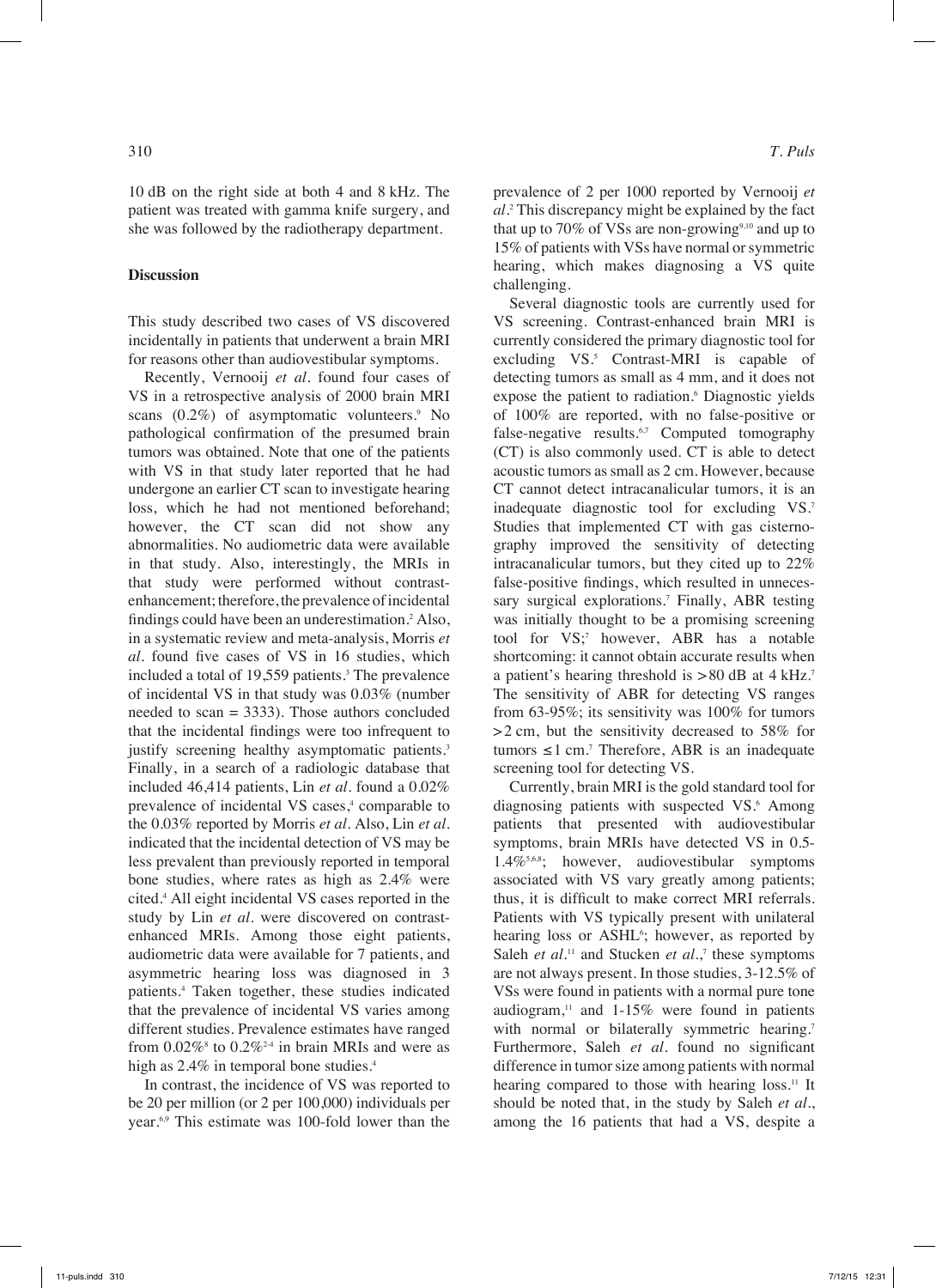normal pure tone audiogram, 6 had received a contrast-CT scan prior to the MRI. In two patients, the CT scan showed no abnormalities, which illustrated why MRI is considered the gold standard diagnostic tool for VS.

The most common complaints among the patients with VS, despite a normal audiogram, were tinnitus, disequilibrium, sudden hearing loss that recovered, and subjective hearing loss.<sup>11</sup> Furthermore, poor speech discrimination, particularly when disproportionate to the results from pure tone audiometry, could be an indicator of VS.7 Thus, VS is associated with a wide range of audiovestibular and other symptoms. The decision of whether to conduct an MRI is currently based on different referral protocols. In a study on the diagnostic yield of MRI for audiovestibular dysfunction with contemporary referral criteria, Vandervelde *et al.* included the following criteria for MRI referral: unilateral or asymmetric audiological clinical findings; clinical audiovestibular dysfunction with asymmetric audiometry; or central vestibular clinical findings.<sup>5</sup> However, no consensus could be reached on the degree of asymmetry required for a MRI referral.<sup>5</sup> The degree of asymmetry in the study by Vandervelde *et al.* ranged from "any" asymmetry to  $>10$  dB at three frequencies on puretone audiometry.5 Newton *et al.* attempted to design a referral protocol for brain MRI based on audiometric data in cases of ASHL.<sup>6</sup> Those authors tested two protocols that had previously existed (the Oxford and the Charing Cross protocols) on 132 patients with ASHL and 30 patients that had been diagnosed with VS. The Oxford protocol suggests a referral for brain MRI when a minimum of 15 dB interaural difference is detected at any two average frequencies between 250 Hz and 8000 Hz; the Charing Cross protocol suggests screening for VS when, at two adjacent frequencies, an interaural difference is detected that is  $>15$  dB for a patient with unilateral hearing loss and  $>$  20 dB for a patient with bilateral asymmetric hearing loss. Newton *et al.* found that 13% of VSs were missed when applying the Oxford protocol and 23% were missed when applying the Charing Cross protocol. No protocol could identify 10% of patients with a proven VS.<sup>6</sup> It is also worth mentioning that the Oxford protocol was the only to suggest an upper age limit of 70 years, on the grounds that operating on aged patients would not necessarily improve their health status.<sup>6</sup>

In addition, it seems to be difficult to find a protocol for determining the presence of ASHL based on a pure-tone audiogram.12 Margolis *et al.* attempted to create an algorithm that could identify asymmetric hearing loss among a database of audiograms. Five expert clinicians were asked to classify 199 audiograms as symmetric or asymmetric.12 They found no agreement on asymmetry among the judges in almost one quarter of the cases. When the algorithm was applied to the same data, it provided more accurate diagnoses than the consensus of the judges. The algorithm identified ASHL in 55% of all patients, and up to 78% in patients with severe hearing losses.12 Since asymmetry in hearing is so common, it is virtually impossible to make it a sound protocol for referral for brain MRI to exclude VS.

The test-retest reliability of pure tone audiometry is rather poor. Nearly 87% of thresholds on the retest are within  $5$  dB of the first test,<sup>13</sup> and 10 dB differences occur roughly  $10\%$  of the time.<sup>13</sup> Thus, when thresholds for six frequencies are assessed in each ear, 14% of patients tested would be expected to have a difference  $\geq 15$  dB at more than one threshold.13 This inaccuracy further complicates the application of audiometric based protocols.

Regarding the two cases brought forward in this article, none of the referral protocols mentioned above would have provided a correct identification in the first case. The first patient had no audiovestibular complaints and a normal, symmetric pure-tone audiometry. In contrast, one referral protocol could have correctly identified the second case. The protocol by Urban *et al.*14 defined ASHL as an interaural difference in pure-tone thresholds  $\geq$ 10 dB at two frequencies, or  $\geq$ 15 dB at one frequency.14 The second patient had an ASHL of 10 dB on two adjacent frequencies

#### **Conclusion**

Brain MRI is considered the primary diagnostic tool for VS<sup>5</sup>. However, it has become apparent that current protocols used for MRI referrals, based on ABRs or other audiologic criteria, are not costeffective.5-8 Current protocols may result in missing up to 10% of tumors. However, a timely VS diagnosis is crucial for promoting a positive outcome after surgery or radiotherapy for hearing preservation. Consequently, physicians often refer more patients for MRI than strictly necessary, due